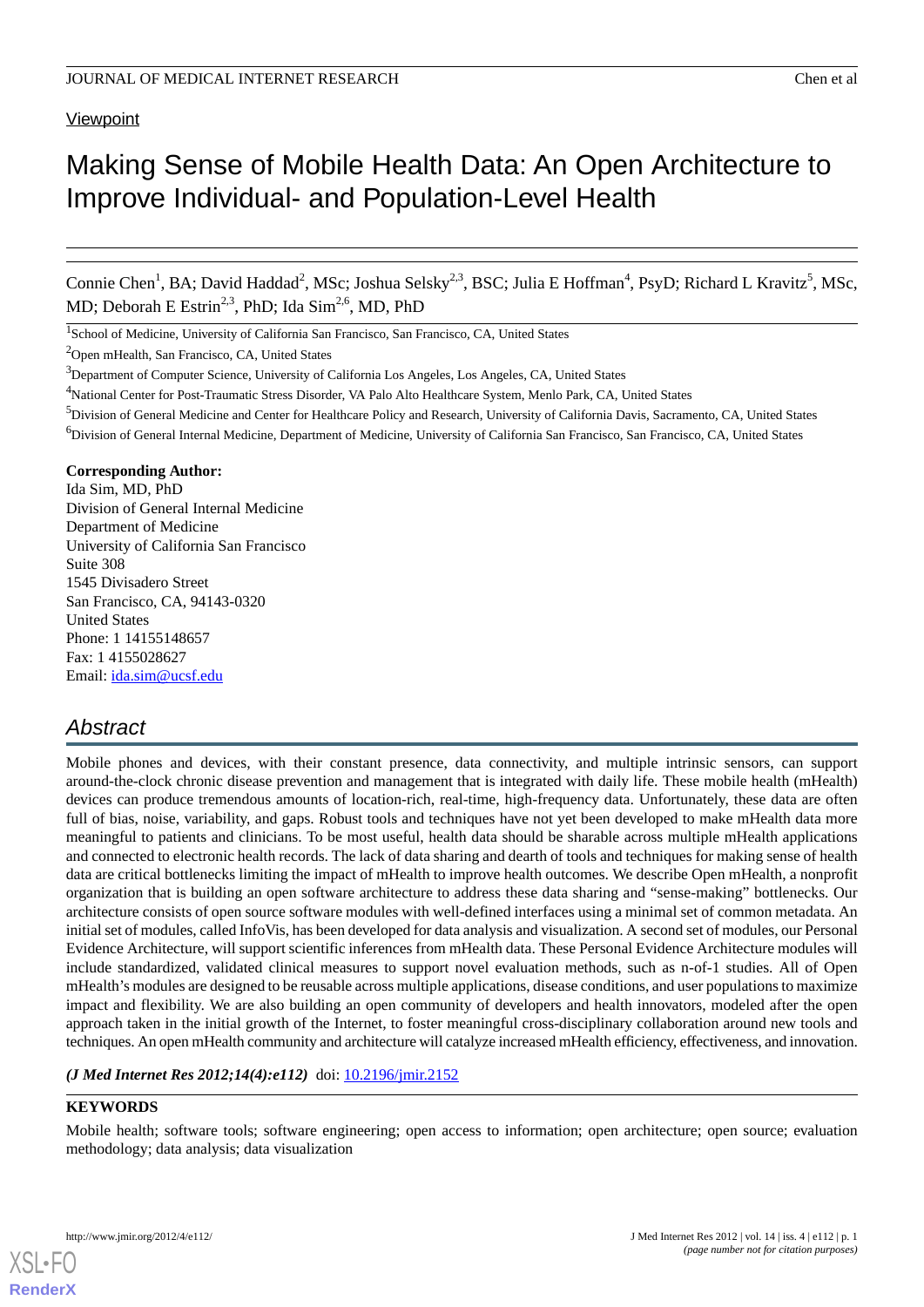# *Introduction*

Today, mobile phones are in nearly every pocket, with an estimated 83% of Americans owning a mobile phone and 35% of US mobile phone subscribers possessing a smartphone [[1\]](#page-7-0). Mobile phones and devices—with their constant presence, connectivity, and multiple intrinsic sensors—can be easily integrated into daily life to effectively support chronic disease prevention and management.

Early research suggests that mobile health (mHealth) applications can empower individuals to track and manage their own health, thus improving user-centered outcomes. A recent randomized controlled trial of WellDoc, a diabetes management app that prompts users via short message service text messages to check and record their blood sugar values, showed a significant reduction in glycated hemoglobin among users at 1 year (1.9% in the treatment group versus 0.7% for usual care, *P* < .001), as well as a 20% reduction in emergency department use and hospitalization  $[2,3]$  $[2,3]$  $[2,3]$ . Text message reminders have also been shown to promote smoking cessation, improve attendance at medical appointments, increase knowledge about prenatal care, and encourage sunscreen use. Patients are increasingly using mobile phones to track their own health measures, ranging from blood sugar to vital signs to exercise and food intake [[4](#page-7-3)[-10](#page-7-4)].

Despite the promise of these preliminary findings, the evidence base for mHealth remains sparse and methodologically weak [[11\]](#page-7-5). Anecdotally, the rates of reuse for mobile applications remain very low [\[12](#page-7-6)]. With nearly 12,000 health-related apps available, and more being created every day, the continued proliferation of mHealth apps runs the risk of simply creating confusion [\[13](#page-7-7)]. It is predicted that the number of mobile app downloads will reach 142 million by 2016, generating billions of real-world data points on patient health experiences and outcomes [[14\]](#page-7-8).

Unfortunately, the mHealth ecosystem lacks modular tools and techniques for drawing meaning and scientifically valid inferences from the masses of collected data. Without the development of more sophisticated and effective tools for data visualization and analysis, legitimate questions remain regarding mHealth's projected impact on chronic disease management and prevention. In considering how the mHealth ecosystem might need to evolve to achieve maximum impact, we can draw lessons from the success of the Internet's open architecture and its ability to support both open and closed proprietary applications. In contrast, the closed, stovepipe architecture of electronic health records yields a cautionary tale about the deleterious effects of highly closed ecosystems.

In this paper, we describe Open mHealth, a nonprofit organization that is building an open software architecture for mHealth and catalyzing an open community of developers, clinicians, researchers, and entrepreneurs to build and reuse Open mHealth modules across a broad range of mHealth applications, disease conditions, and user populations. Over time, the open architecture's functionality and robustness will grow through reuse and community validation. Our postulate is that progress in mHealth will be best served by a dynamic,

 $XS$ -FO **[RenderX](http://www.renderx.com/)** open, multidisciplinary community that innovates collaboratively on an open architecture.

# *How mHealth Data Contribute to Three Essential Feedback Loops*

mHealth applications are rich sources of passive and actively collected data. These mHealth data are integral to three essential feedback loops for improving health outcomes: (1) patient-facing feedback to guide patients' self-care (eg, how does taking the medication topiramate affect my pain?), (2) clinician-directed summary data to guide clinical decision making for individual patients (eg, how do the side effects and therapeutic benefits of topiramate balance for my patient?), and (3) research evidence to improve clinical care for groups of patients (populations) (eg, in patients with neuropathic pain, does topiramate reduce pain intensity and improve quality of life?).

These three feedback loops are powerful channels by which mHealth data can improve health outcomes. However, mHealth data tend to have lots of bias, noise, variability, and gaps, such that it is difficult to make sense of the data and extract relevant features and patterns to drive information through the feedback loops. Lack of visualization tools to help end users understand collected data and absence of analysis tools for generating robust clinical evidence remain significant impediments threatening to limit the impact of mobile technology on health outcomes.

In addition, the disaggregation of data across siloed applications and devices hinders patient-specific analysis. For example, a diabetic patient might find herself recording her insulin use, nutrition intake, exercise, blood sugar values, and mood in five separate mHealth applications. Without a shared architecture for data analysis, the patient and clinician would encounter significant friction in trying to correlate the blood sugar values with corresponding diet, exercise, or medication data. Without being able to determine what was driving a suboptimal blood sugar value, the clinician would not be able to make a fully informed adjustment to the patient's management plan and might eventually discourage her patients from sharing this type of uninterpretable data.

On top of data aggregation and analysis, there must be visual displays that help users—both patients and providers—understand the meaning of their data. The lack of heterogeneous-data analysis tools among mHealth applications is similarly limiting the use of these data for clinical research [[15\]](#page-7-9). This limitation presents a very high opportunity cost. Unlike traditional randomized controlled studies, which are costly, slow, and generate estimates of average treatment effects, trials of mHealth applications can be conducted as time series and n-of-1 studies for individual patients, enabling researchers to estimate with a high degree of granularity within-individual correlations between clinical interventions, specific patient behaviors, and health outcomes [\[16](#page-7-10)].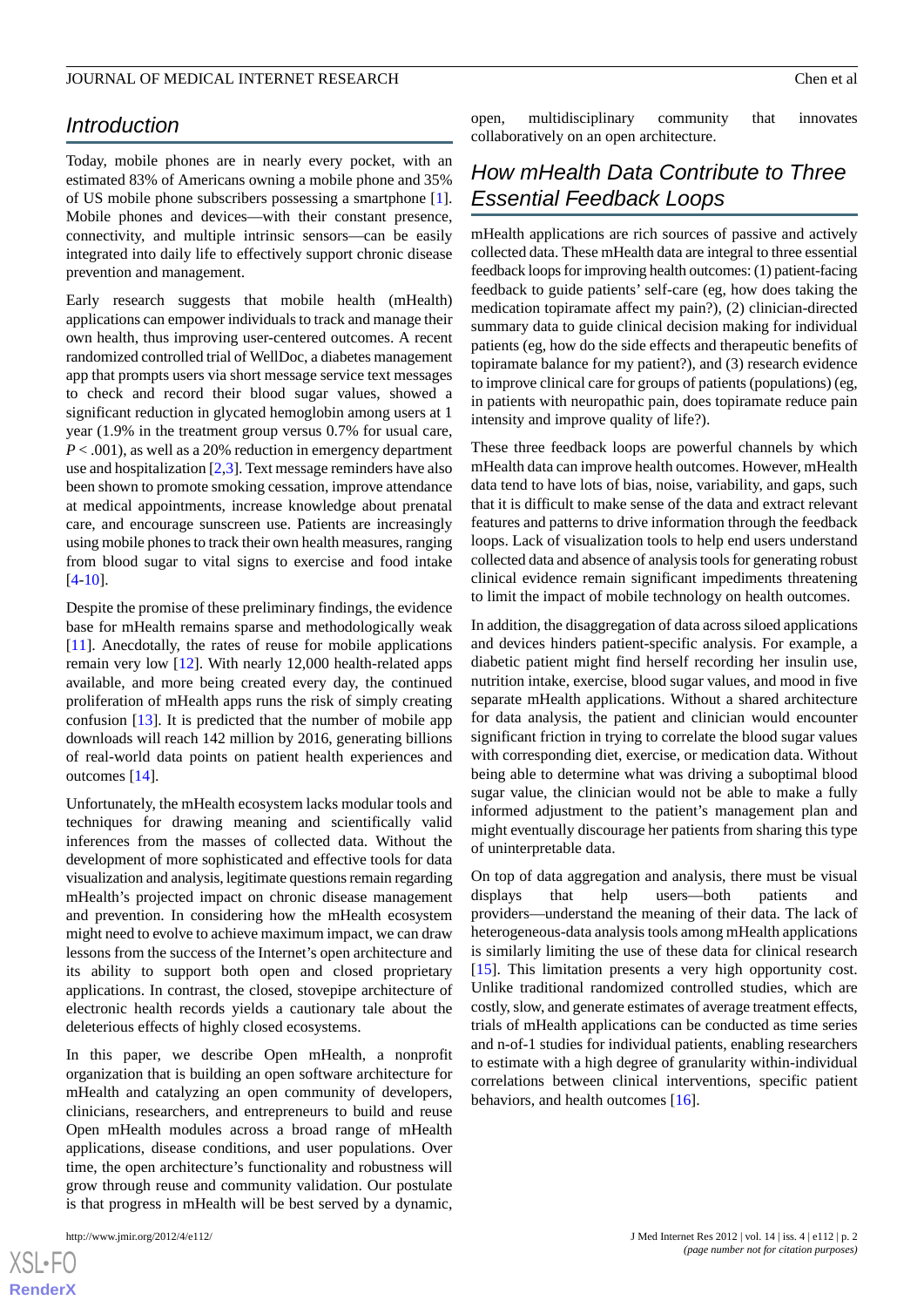# *Open mHealth: An Open Architecture to Improve Individual- and Population-Level Health Outcomes*

Open mHealth addresses the gap between the reality of fragmented mHealth applications and the full promise of mHealth powering the three feedback loops of personal care, clinical decision making, and research evidence in a virtuous cycle. Features of the needed solution include the following:

- Community: must be multidisciplinary, safe, and collaborative
- Iteration: delivers efficient reuse through collaborative cycles of development
- Flexible architecture: recognizes both the limits and the utility of existing closed systems and is designed to maximize participation from all players
- Shared learning: uses the strongest appropriate methods, matched to the evidence needs and the rapid pace of technological advances in mHealth
- Scalable solutions: offers mass customization of applications and evidence, from personal to population.

As is the case for the Internet, shared modules with open application programming interfaces (APIs) around a minimal set of common standards meet these needs for an open community. The Internet has what is called an hourglass architecture, from which it derived much of its success. In this architecture, a common communications protocol acts as a simple point of commonality at the narrow waist. This allows innovation to flourish through open interfaces, or APIs, both above and below the waist ([Figure 1](#page-2-0)).

More recent examples of successful open software communities are Apache, Eclipse, and Mozilla. These communities spawned huge, lucrative industries through collaborative development that blended both proprietary and open components. mHealth is ripe for such open treatment.

<span id="page-2-0"></span>Figure 1. Stovepipe versus open architectures: mHealth apps (left) are built independently with little sharing of data, methods, or learning. In contrast, the Internet has an hourglass architecture (right), in which a common protocol, transmission control protocol/Internet protocol (TCP/IP), acts as a simple point of commonality at the narrow waist that allows innovation to flourish through open application programming interfaces (APIs) both above and below the waist. Open mHealth aims to catalyze the mHealth ecosystem from a siloed architecture to an hourglass architecture to increase the scale and effectiveness of mHealth.

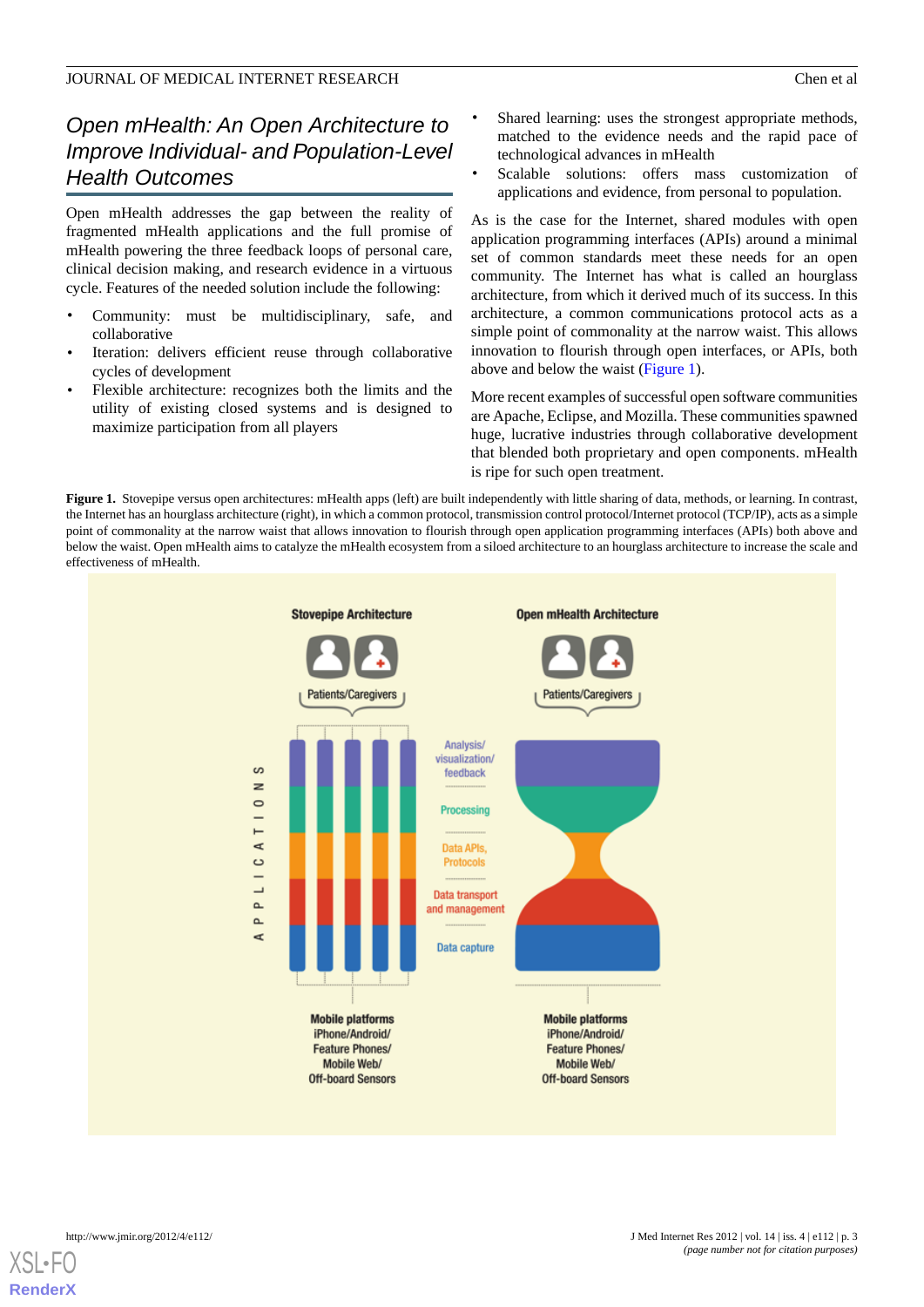# *InfoVis*

Open mHealth is catalyzing a decentralized, innovative community committed to developing sharable mHealth tools with open APIs that allow independently developed software components to be mixed and matched, swapped, and shared like Lego blocks ([Figure 2\)](#page-4-0) [\[17](#page-7-11)]. To begin, we developed InfoVis, which is the architectural scaffolding for data analysis and visualization building blocks that the Open mHealth community is creating, combining, evaluating, and adapting.

Open mHealth's architecture mimics the natural structure of the honeycomb. The foundational framework is a common set of principles and APIs that enable reusable software modules—or individual pieces of the honeycomb—to be built into and upon the underlying structure in a plug-and-play fashion. The architecture enables additional modules to be easily added and pieced together, facilitating the growth of the entire honeycomb and strengthening the overall structure.

The basic types of reusable software components in Open mHealth are data processing units (DPUs) and data visualization units (DVUs). DPUs are the building blocks for extracting relevant features from data streams, whereas DVUs enable the presentation of those features and patterns. Data storage units are components that manage the input and output of data to DPUs and DVUs, and are specific to particular data storage solutions (eg, a Health Insurance Portability and Accountability Act [HIPAA]-compliant cloud storage vendor). For any particular application, the DPUs, DVUs, and data storage units are embedded in a plug-and-play fashion within that application's running system, which can range from the Android operating system, for example, to full-featured platforms such as that of AT&T [[18\]](#page-7-12).

Each DPU and DVU does one task and can be composed to produce higher-level functions. For example, low-level DPUs can transform time series of on-phone and other sensor measurements (eg, accelerometer) into time series of user states (eg, sitting, walking, or driving). Midlevel DPUs compute

clinically relevant metrics (eg, 6-minute walk test) [[19\]](#page-7-13). Higher-level DPUs process and fuse one or more metrics (eg, activity metrics with self-report data) to come up with health markers for a person's state (eg, functional status). Such hierarchical analyses that transform lower-level data streams into higher-order markers will reduce the need for self-reports, thus mitigating the challenge of user engagement.

Open mHealth components can be incorporated into applications as libraries or can be invoked using JavaScript object notation over hypertext transfer protocol if they are developed with a Web service wrapper. We encourage component developers to support both library- and Web services-based approaches to accommodate application-specific preferences. All components must follow interoperability specifications that set forth common patterns of implementation and methods for data interchange. These specifications, which are continually being refined and are available at [\[20\]](#page-7-14), follow these principles: using modern open source industry standards where possible; using lightweight interoperability standards; using declarative semantics with allowance for multiple bindings to multiple reference standards; and allowing standards to emerge through community patterns of use rather than imposition. For example, the data input to a DVU is at a minimum specified by a payload ID in the Open mHealth namespace (omh). This payload ID will be in the form of a string (eg, omh:serum-sodium) that is intentionally light on required formatting or semantic standards. This is to encourage and facilitate rapid exploration and innovation. As individual components gain traction with the community, external IDs can be used to map the payload ID to external existing health standards using a uniform resource name (URN) to the BioPortal server [\[21](#page-7-15)], an approach that is similar to the Substitutable Medical Apps, Reusable Technologies (SMART) platform [\[22](#page-7-16)] (eg, the URN of Logical Observation Identifiers Names and Codes [LOINC] code [\[23](#page-7-17)] for serum sodium values would be purl.bioontology.org/ontology/LNC/2951-2). Developers may choose to map to zero or more external standards, and all component IDs will be indexed for search functions that will be available in the Open mHealth code repository.

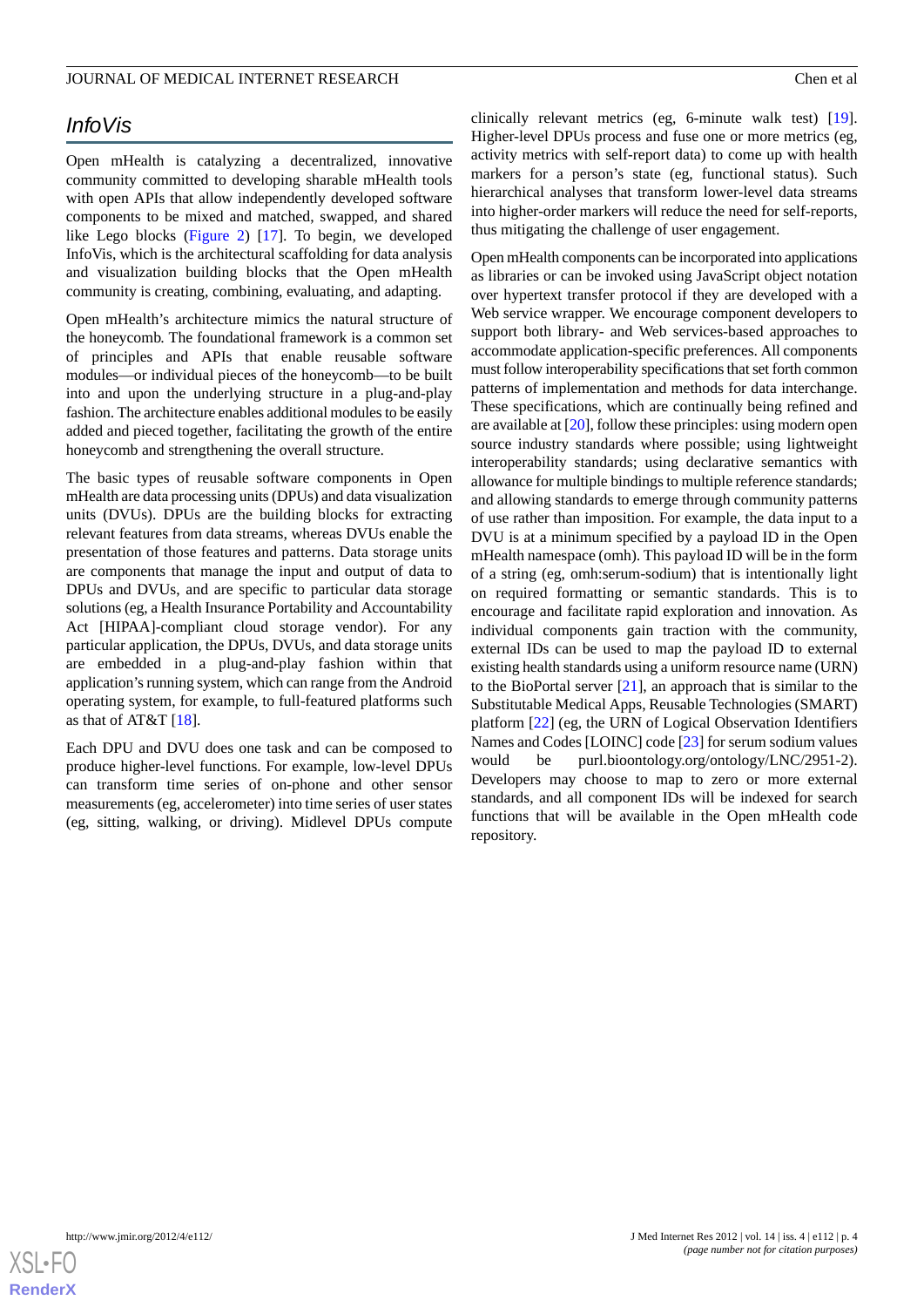<span id="page-4-0"></span>**Figure 2.** InfoVis: Third-party data applications and data stores save and manage data. Data processing units (DPUs) are the building blocks for extracting relevant features and patterns from data streams. Data visualization units enable visual presentations to be created from the extracted data features. Each DPU and DVU completes one task, and then can be composed for higher functions. HTTP = hypertext transfer protocol, JSON = JavaScript object notation.



### **An Illustrative Use Case**

An excellent use case that demonstrates the power of our architectural approach is self-care tools for posttraumatic stress disorder (PTSD). PTSD Coach is a mobile app conceived by the US Department of Veterans Affairs and Department of Defense to help PTSD patients manage acute distress symptoms through education, connection with personal and public resources, self-assessment, and personalized, interactive tools rooted in cognitive behavioral principles [[24\]](#page-8-0).

Management of PTSD presents an ideal use case for augmentation with mHealth tools, as many patients who need care may not seek in-person assistance due to stigma, logistical barriers, or lack of problem recognition [[25\]](#page-8-1). While standard face-to-face treatments for PTSD have been found to be quite effective, mobile apps can provide a convenient, location-independent, anonymous alternative to standard care. Even those individuals who are receiving PTSD care may experience distress in the week that passes between treatment sessions. For them, mHealth can provide just-in-time tools, including crisis management strategies, wherever and whenever they are needed. Primary reliance on mobile devices for Internet access is becoming increasingly common [\[26](#page-8-2)], but existing PTSD Web resources are not optimized for mobile use.

Whether used between clinic visits or for independent self-management, PTSD Coach supports skill acquisition for

 $X$ SL•F **[RenderX](http://www.renderx.com/)** coping with acute symptoms (eg, guided relaxation or progressive muscle relaxation); self-assessment for improved problem recognition and self-monitoring; and education aimed at increasing knowledge about PTSD and its effective treatments, decreasing stigma, providing messages of normalization, and increasing likelihood of entering care. Links to support, both national and personal, improve the individual's chances of entering care if it is warranted. Due to data sensitivity concerns, PTSD Coach was built as a stand-alone application for patient self-care with no transmission of data to or from the app for clinician involvement. Open mHealth collaborated with the PTSD Coach team to develop a version called PTSD Explorer that captures and reports user-reported and other data back to a HIPAA-compliant server. PTSD Explorer will be integrated into the Veterans Administration's electronic health record in a future phase of this project. Open mHealth's approach to electronic and personal health record integration is not yet defined but will follow principles aligned with the "substitutable apps" approach described by Mandl and Kohane [[27\]](#page-8-3).

To help clinicians make sense of PTSD Explorer patient data for use in direct clinical care, we developed InfoVis data processing and visualization modules, some of which are generically usable across disease conditions. Data input and output formats of each InfoVis unit are specified as part of the DPU or DVU interface. Open mHealth's modular open approach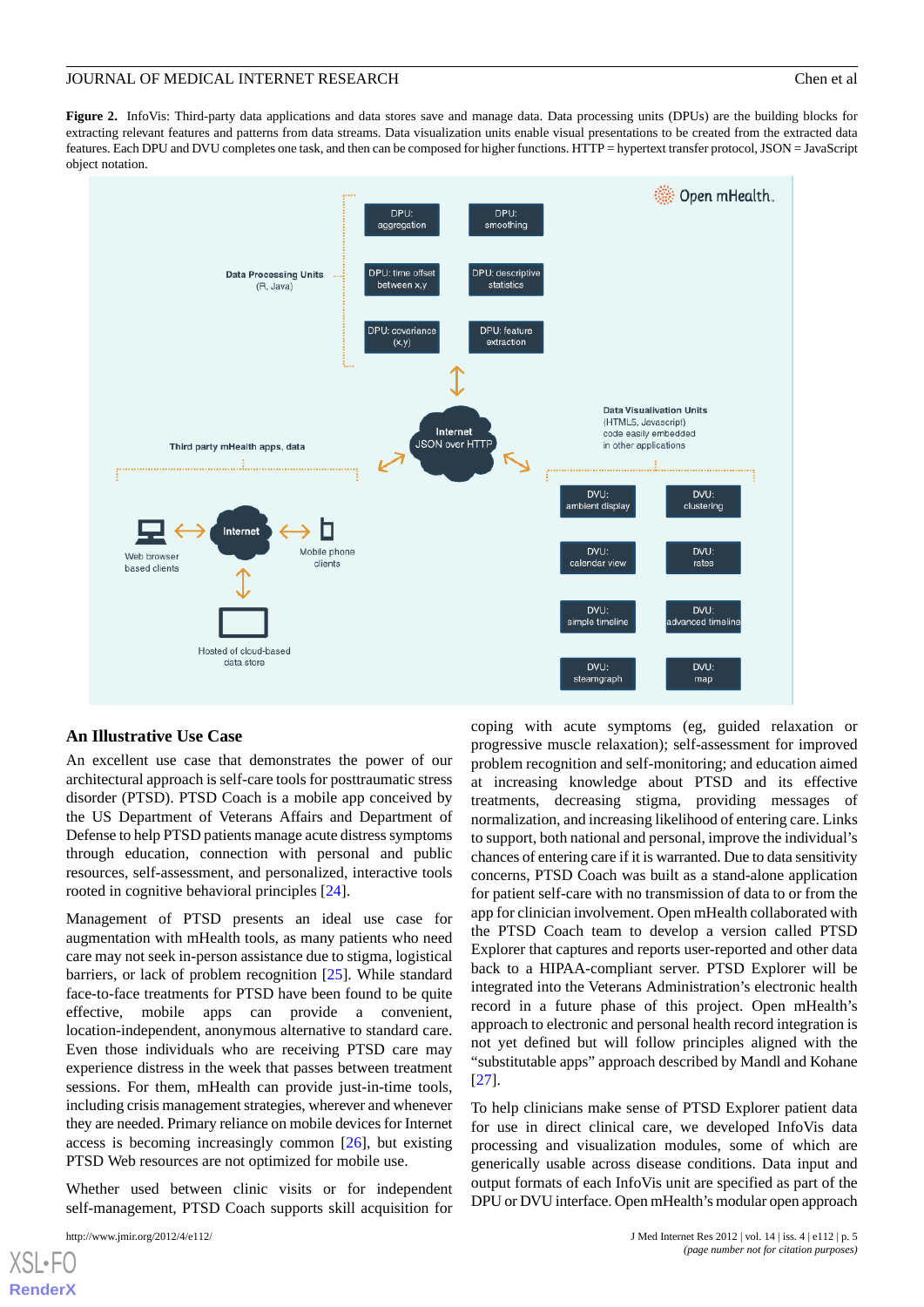facilitated rapid exploration and iterative innovation to support participatory design of PTSD Explorer with a team of clinical psychologists and psychiatrists, allowing for quick and easy configuration of new dataviews for various clinicians, cohorts, and conditions and over time.

Our development process for PTSD DPUs and DVUs explicitly involved abstracting common processing functions that would be reusable across multiple disease conditions. For example, one DVU we built for PTSD Explorer displays continuous data over time, which is a disease-independent function that can be chained with other components to yield more complex, disease-specific visualizations (eg, of PTSD Checklist scores or blood glucose values over time). We are now using the DPUs and DVUs built for the PTSD use case to generate patient-facing visualizations of various self-reported measures of chronic pain. Because the Open mHealth community will reuse and adapt these DPUs, DVUs, and their interfaces over time, multiple approaches to processing and visualizing PTSD and pain data will coexist and will be reused or not depending on their effectiveness and value for both disease-independent and disease-specific usage.

Over time, actual usage and demonstrated value of InfoVis components across the range of all Open mHealth projects will drive convergence on common interface and semantic usage standards. DPUs and DVUs will process data from data storage units that access a wide range of third-party data applications and stores. In this modular way, Open mHealth will build a strong, community-sourced open component architecture to complement proprietary innovations to maximize the overall impact of mHealth.

# *Personal Evidence Architecture*

To further make sense of mHealth data streams, we have also designed a personal evidence architecture based on (1) standardized, validated clinical measures, 2) ways of collecting and interpreting these measures over time (such as statistical and graphical methods for time series analysis), and (3) use of an n-of-1 trial structure to reduce bias.

### **Standardization of Clinical Measures in mHealth**

To aggregate data collected across multiple mHealth applications and n-of-1 studies, we must first adopt a standardized clinical vocabulary. As the basis for our personal evidence architecture, we are incorporating measures from a Patient Reported Outcomes Measurement Information System (PROMIS) put forth by the National Institutes of Health [\[28](#page-8-4)]. These PROMIS measures are a system of patient-reported health outcome assessments for physical, mental, and social well-being. These measures are broadly validated, having been widely used as primary or secondary end points in clinical studies of treatment effectiveness across disease conditions.

In addition to traditional clinical measures, there remains a need to develop and validate measures specifically for mHealth,

which enables self-reported data to be collected several times a day, rather than once every few months. One of the greatest benefits of mHealth will be using passively collected data to estimate and predict health outcomes, and we anticipate a flurry of activity around the design and validation of these approaches. We are exploring a shared set of metadata tags to capture the contextual variables about how data are collected to ensure that data and evidence can make sense together, as well as separately.

Standardized measures and vocabulary specific to mHealth would enable the aggregation of high-value mHealth data, greatly expanding its potential to advance the public good. Data access is a priority of the US government's Open Government Initiative, as exemplified by the flagship Community Health Data Initiative at the US Department of Health and Human Services [\[29](#page-8-5)]. Combining mHealth data with other community health data streams, such as the US Department of Veterans Affairs' Blue Button personal health data initiative, would catalyze the information ecosystem, expanding the potential use and applicability of mHealth data in guiding clinical decision-making, performance improvement, and community public health initiatives.

# **N-of-1 Study Design**

An n-of-1 study is a single-patient crossover trial in which an individual patient is randomly assigned to alternative interventions over time [[30\]](#page-8-6). N-of-1 trials are most readily applicable to conditions that are chronic and to treatments that have a short onset and rapid washout. In contrast to anecdotal observations, n-of-1 trials can be used to identify effective approaches for an individual patient with enhanced scientific rigor [[30](#page-8-6)[-32](#page-8-7)].

Hundreds of n-of-1 studies have been completed and have been shown to be a rigorous means by which to generate personalized evidence [\[33](#page-8-8)]. However, n-of-1 trials have not gained much traction with clinicians, patients, and the scientific community at large because of the perception that such trials demand too much time and effort from clinicians and patients [\[34](#page-8-9),[35\]](#page-8-10). Mobile devices are well suited to overcome these barriers, as they facilitate data collection with minimal effort required by the physician and friction by the user.

Using our Personal Evidence Architecture, patients and clinicians (either together or independently) will be able to define a question, set up a study using an n-of-1 study template, and run the study on any mHealth app using our data analysis modules. [Textbox 1](#page-6-0) shows an example of this. By engaging patients in their own care, n-of-1 studies can enhance shared decision making, support better patient–clinician communication, and foster commitment to treatment, leading to better adherence. Furthermore, the results of n-of-1 trials can be aggregated using Bayesian methods, informing care of populations beyond the n-of-1 trial participants themselves. This would flip the traditional direction of research inference on its head, aggregating individual-level evidence to get at population-level evidence, rather than the other way around.

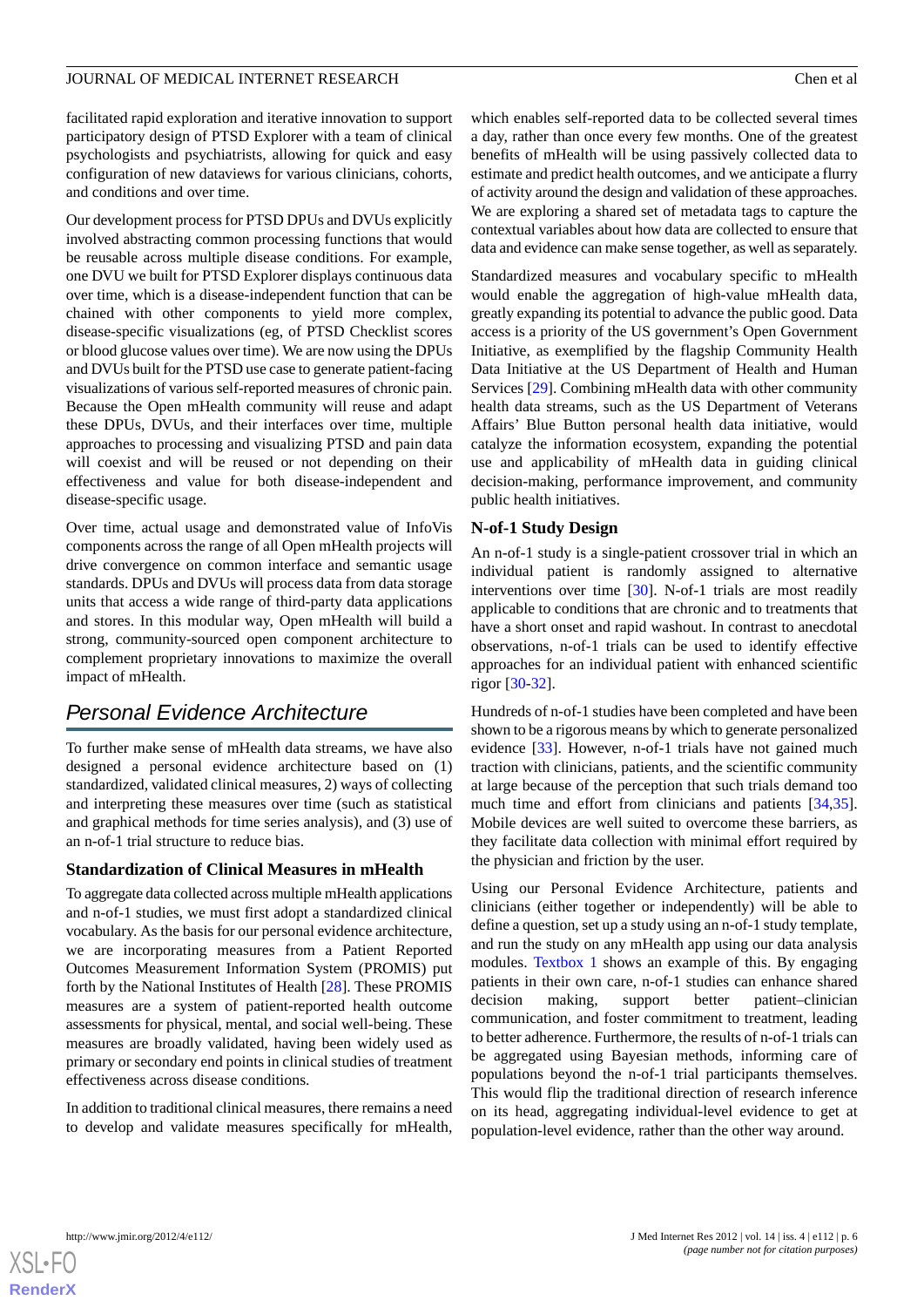<span id="page-6-0"></span>**Textbox 1.** Jack's N-of-1 Trial.

*Jack is a 55-year-old man with chronic back pain of moderate severity. He is taking Vicodin 5/500 tablets several times daily, but the pills make him sleepy and he's not sure they do much. Jack has been followed closely by Nurse Practitioner (NP) Erlich for several years. He is randomly assigned to the Trialist and decides to design an n-of-1 trial comparing Vicodin 5/500 5 tabs daily with acetaminophen 500 mg 5 tabs daily. Working with NP Erlich, he decides on 1-week treatment periods for a total of 6 weeks. In addition to "pain interference" (a mandatory outcome), he creates "longest time, in minutes, able to sit continuously at work" as his customized outcome.*

*These choices are programmed into the Trialist. Beginning the next day, Jack is notified to start acetaminophen. He is also reminded at random intervals to note how long he has been sitting and to what extent he is experiencing discomfort. Once weekly he reports on mandatory outcomes. The process continues for 6 weeks, with the Trialist signaling Jack to switch at intervals. Based on Jack's n-of-1 trial results plus priors supplied at the beginning of the study, the Trialist reports that there is a <30% chance that Vicodin is superior to acetaminophen with respect to prolonged sitting and only a 10% chance for reduced pain interference. Jack decides to go with plain Tylenol. He does well, and 6 months later he tells Ms Erlich he received a promotion at work.*

# *Building the Open mHealth Community*

Open mHealth is leading several ongoing projects, including work with the US federal government on PTSD and chronic pain as discussed above, to demonstrate the efficacy of an open architecture and the value of a broad, open community. For each project, we consider and aim to support all three feedback loops of self-care, clinical decision making, and research evidence to maximize clinical and scientific impact. These projects exemplify the value of joint technical and health innovation, since the high-level features are determined by what is clinically relevant (eg, mobility correlates of chronic pain), while the lower-level features are determined by what is technically feasible (accelerometer data from onboard phone sensors).

Open mHealth, and by extension mHealth, would be more successful with more projects where health innovators and developers can jointly develop tools and methods that are then shared through an open architecture. To catalyze this community, we are (1) convening capacity-building workshops, to increase the number of health innovators using Open mHealth, (2) holding developer connection events to galvanize the developer community, and (3) creating self-governing working groups to advance work in key topic areas.

Our paramount community engagement goal is to make it as easy and as worthwhile as possible for health and technology innovators to use and contribute to Open mHealth and to advance overall mHealth impact and effectiveness. While we do not expect all of mHealth to be open, we hope to foster a commons for sharing and learning that is inclusive of proprietary components and approaches, to allow health innovators and entrepreneurs to focus on their unique market offerings while increasing the validity, robustness, and efficiency of shared components and methods. In addition, adoption of our open architecture and Personal Evidence Architecture components

will help generate more evidence that can be pooled and shared across studies, resulting in a stronger, more cohesive evidence base on mHealth efficacy for personalized care.

Open mHealth is the only organization dedicated to scaling effective mHealth solutions through an open architecture and an open collaborative community drawn from both the health and technology realms. Open mHealth is different from other organizations such as AT&T and Aetna that are developing open end-to-end platforms for mHealth applications, in that Open mHealth modules are embeddable within applications developed on those platforms. Open mHealth is not a competing platform but a source of shared components that can be compatible with AT&T and other open and closed platforms. Open mHealth is also different from organizations such as the mHealth Alliance or the nascent National Institutes of Health-led mHealth Public–Private Partnership, which are dedicated to scaling mHealth through public–private partnerships but not through a technical infrastructure. Open mHealth's overall approach and the specific software developed for InfoVis and Personal Evidence Architecture are applicable within those partnerships, and Open mHealth continues to be active in collaborating with the myriad other organizations in the mHealth space.

### **Conclusion**

While mHealth holds great promise, disappointment in health information technology has been commonplace, with hype cycles that come and go, punctuated by successful but ultimately limited pilots. At this juncture, improving health outcomes faster and at lower cost is essential. We look to adapt the model of one of the most successful innovations of all time—the Internet—to Open mHealth to seed and catalyze methods and techniques for maximal improvement of individual and population health through a vibrant and open mHealth community.

### **Acknowledgments**

Open mHealth is a project of the Tides Center, and is funded by the Robert Wood Johnson Foundation and the California HealthCare Foundation. The authors would like to thank Ingrid Madden and Marc Schwartz for their contributions to this paper.

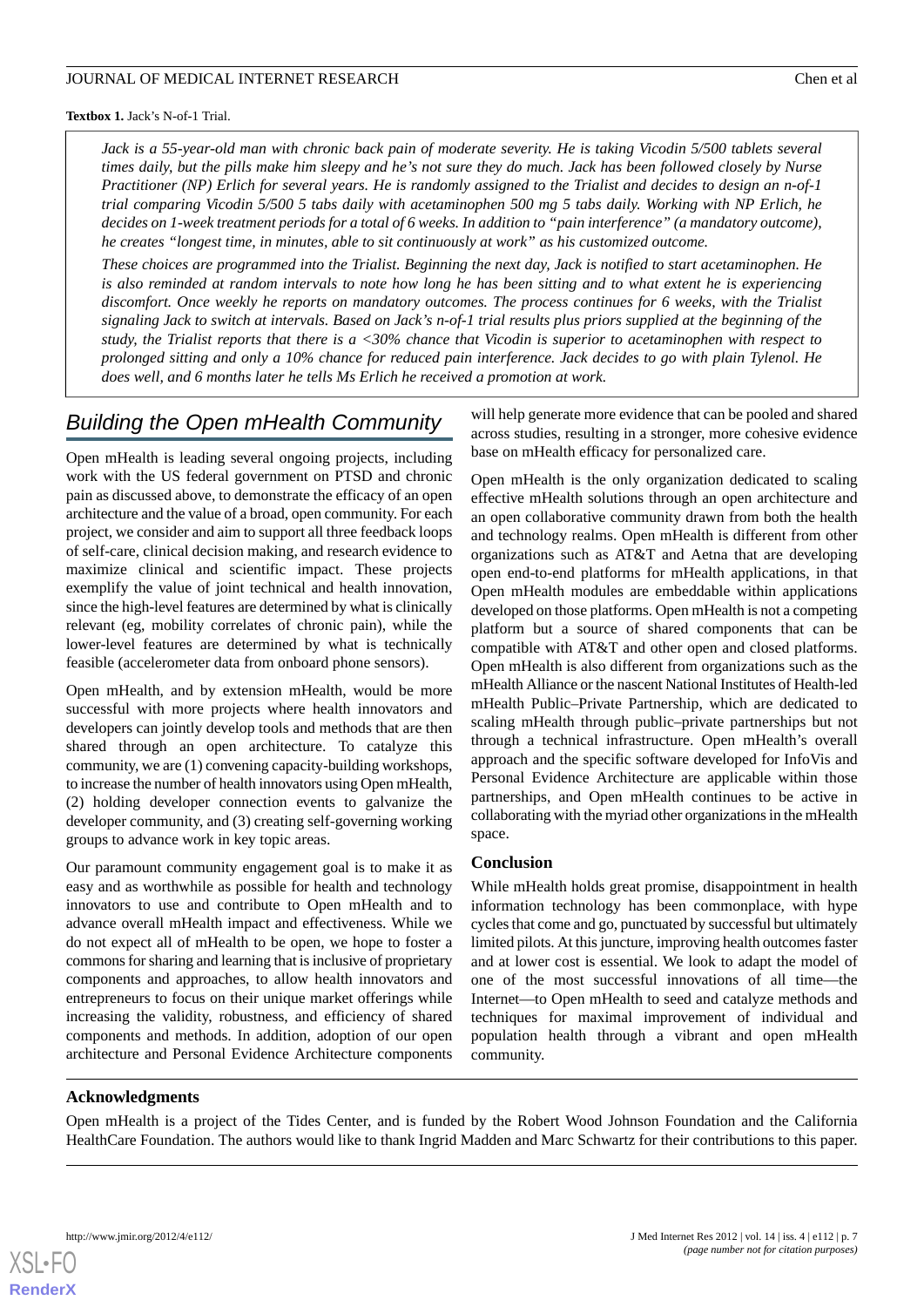# **Conflicts of Interest**

None declared.

## <span id="page-7-0"></span>**References**

- 1. Smith A. Americans and their cell phones. Washington, DC: Pew Internet & American Life Project; 2011 Aug 15. URL: <http://pewinternet.org/~/media//Files/Reports/2011/Cell%20Phones%202011.pdf> [accessed 2012-08-01] [\[WebCite Cache](http://www.webcitation.org/

                                    69avRbEqc) [ID 69avRbEqc](http://www.webcitation.org/

                                    69avRbEqc)]
- <span id="page-7-2"></span><span id="page-7-1"></span>2. Quinn CC, Shardell MD, Terrin ML, Barr EA, Ballew SH, Gruber-Baldini AL. Cluster-randomized trial of a mobile phone personalized behavioral intervention for blood glucose control. Diabetes Care 2011 Sep;34(9):1934-1942. [doi: [10.2337/dc11-0366\]](http://dx.doi.org/10.2337/dc11-0366) [Medline: [21788632](http://www.ncbi.nlm.nih.gov/entrez/query.fcgi?cmd=Retrieve&db=PubMed&list_uids=21788632&dopt=Abstract)]
- <span id="page-7-3"></span>3. Dolan B. mobihealthnews. 2011 Dec 6. Medicaid Patients Reduce Hospitalizations With WellDoc URL: [http:/](http://mobihealthnews.com/15116/medicaid-patients-reduce-hospitalizations-with-welldoc/) [/mobihealthnews.com/15116/medicaid-patients-reduce-hospitalizations-with-welldoc/](http://mobihealthnews.com/15116/medicaid-patients-reduce-hospitalizations-with-welldoc/) [accessed 2012-04-27] [\[WebCite](http://www.webcitation.org/

                                    67EL6amm7) [Cache ID 67EL6amm7](http://www.webcitation.org/

                                    67EL6amm7)]
- 4. Whittaker R, Borland R, Bullen C, Lin RB, McRobbie H, Rodgers A. Mobile phone-based interventions for smoking cessation. Cochrane Database Syst Rev 2009(4):CD006611. [doi: [10.1002/14651858.CD006611.pub2](http://dx.doi.org/10.1002/14651858.CD006611.pub2)] [Medline: [19821377\]](http://www.ncbi.nlm.nih.gov/entrez/query.fcgi?cmd=Retrieve&db=PubMed&list_uids=19821377&dopt=Abstract)
- 5. Obermayer JL, Riley WT, Asif O, Jean-Mary J. College smoking-cessation using cell phone text messaging. J Am Coll Health 2004;53(2):71-78. [doi: [10.3200/JACH.53.2.71-78\]](http://dx.doi.org/10.3200/JACH.53.2.71-78) [Medline: [15495883\]](http://www.ncbi.nlm.nih.gov/entrez/query.fcgi?cmd=Retrieve&db=PubMed&list_uids=15495883&dopt=Abstract)
- 6. Haug S, Meyer C, Schorr G, Bauer S, John U. Continuous individual support of smoking cessation using text messaging: a pilot experimental study. Nicotine Tob Res 2009 Aug;11(8):915-923. [doi: [10.1093/ntr/ntp084\]](http://dx.doi.org/10.1093/ntr/ntp084) [Medline: [19542517](http://www.ncbi.nlm.nih.gov/entrez/query.fcgi?cmd=Retrieve&db=PubMed&list_uids=19542517&dopt=Abstract)]
- 7. Fairhurst K, Sheikh A. Texting appointment reminders to repeated non-attenders in primary care: randomised controlled study. Qual Saf Health Care 2008 Oct;17(5):373-376. [doi: [10.1136/qshc.2006.020768](http://dx.doi.org/10.1136/qshc.2006.020768)] [Medline: [18842978](http://www.ncbi.nlm.nih.gov/entrez/query.fcgi?cmd=Retrieve&db=PubMed&list_uids=18842978&dopt=Abstract)]
- 8. Vaughan C. Office of Communications, California State University San Marcos. 2011 Nov 1. San Diego Researchers First to Report Positive Impact of Text4Baby Program URL: [http://www.text4baby.org/templates/beez\\_20/images/HMHB/](http://www.text4baby.org/templates/beez_20/images/HMHB/SD_press_release.pdf) [SD\\_press\\_release.pdf](http://www.text4baby.org/templates/beez_20/images/HMHB/SD_press_release.pdf) [accessed 2012-04-27] [[WebCite Cache ID 67ELAQUxN\]](http://www.webcitation.org/

                                    67ELAQUxN)
- <span id="page-7-4"></span>9. Armstrong AW, Watson AJ, Makredes M, Frangos JE, Kimball AB, Kvedar JC. Text-message reminders to improve sunscreen use: a randomized, controlled trial using electronic monitoring. Arch Dermatol 2009 Nov;145(11):1230-1236. [doi: [10.1001/archdermatol.2009.269\]](http://dx.doi.org/10.1001/archdermatol.2009.269) [Medline: [19917951\]](http://www.ncbi.nlm.nih.gov/entrez/query.fcgi?cmd=Retrieve&db=PubMed&list_uids=19917951&dopt=Abstract)
- <span id="page-7-6"></span><span id="page-7-5"></span>10. Krishna S, Boren SA. Diabetes self-management care via cell phone: a systematic review. J Diabetes Sci Technol 2008 May;2(3):509-517 [\[FREE Full text\]](http://journalofdst.org/worldpress/index.php?s=Volume+2%2C+Issue+3%3A+509+) [Medline: [19885219](http://www.ncbi.nlm.nih.gov/entrez/query.fcgi?cmd=Retrieve&db=PubMed&list_uids=19885219&dopt=Abstract)]
- 11. Déglise C, Suggs LS, Odermatt P. Short message service (SMS) applications for disease prevention in developing countries. J Med Internet Res 2012;14(1):e3 [\[FREE Full text\]](http://www.jmir.org/2012/1/e3/) [doi: [10.2196/jmir.1823\]](http://dx.doi.org/10.2196/jmir.1823) [Medline: [22262730\]](http://www.ncbi.nlm.nih.gov/entrez/query.fcgi?cmd=Retrieve&db=PubMed&list_uids=22262730&dopt=Abstract)
- <span id="page-7-7"></span>12. Suthoff B. Localytics. 2011 Jan 31. First Impressions Matter! 26% of Apps Downloaded in 2010 Were Used Just Once URL: <http://www.localytics.com/blog/2011/first-impressions-matter-26-percent-of-apps-downloaded-used-just-once/> [accessed 2012-04-27] [\[WebCite Cache ID 67ELGTTaB\]](http://www.webcitation.org/

                                    67ELGTTaB)
- <span id="page-7-9"></span><span id="page-7-8"></span>13. Dolan B. mobihealthnews. 2012 Jul 11. An Analysis of Consumer Health Apps for Apple's iPhone 2012 URL: [http:/](http://mobihealthnews.com/research/an-analysis-of-consumer-health-apps-for-apples-iphone-2012/) [/mobihealthnews.com/research/an-analysis-of-consumer-health-apps-for-apples-iphone-2012/](http://mobihealthnews.com/research/an-analysis-of-consumer-health-apps-for-apples-iphone-2012/) [accessed 2012-07-30] [[WebCite Cache ID 69YHjptQ9\]](http://www.webcitation.org/

                                    69YHjptQ9)
- <span id="page-7-10"></span>14. iHealthBeat. 2011 Dec 1. 44M Mobile Health Apps Will Be Downloaded in 2012, Report Predicts URL: [http://www.](http://www.ihealthbeat.org/articles/2011/12/1/44m-mobile-health-apps-will-be-downloaded-in-2012-report-predicts.aspx) [ihealthbeat.org/articles/2011/12/1/44m-mobile-health-apps-will-be-downloaded-in-2012-report-predicts.aspx](http://www.ihealthbeat.org/articles/2011/12/1/44m-mobile-health-apps-will-be-downloaded-in-2012-report-predicts.aspx) [accessed 2012-04-27] [\[WebCite Cache ID 67ELKYPWa](http://www.webcitation.org/

                                    67ELKYPWa)]
- <span id="page-7-12"></span><span id="page-7-11"></span>15. Kanas G, Morimoto L, Mowat F, O'Malley C, Fryzek J, Nordyke R. Use of electronic medical records in oncology outcomes research. Clinicoecon Outcomes Res 2010;2:1-14. [Medline: [21935310](http://www.ncbi.nlm.nih.gov/entrez/query.fcgi?cmd=Retrieve&db=PubMed&list_uids=21935310&dopt=Abstract)]
- <span id="page-7-13"></span>16. Kravitz RL, Duan N, Braslow J. Evidence-based medicine, heterogeneity of treatment effects, and the trouble with averages. Milbank Q 2004;82(4):661-687. [doi: [10.1111/j.0887-378X.2004.00327.x](http://dx.doi.org/10.1111/j.0887-378X.2004.00327.x)] [Medline: [15595946\]](http://www.ncbi.nlm.nih.gov/entrez/query.fcgi?cmd=Retrieve&db=PubMed&list_uids=15595946&dopt=Abstract)
- <span id="page-7-14"></span>17. Estrin D, Sim I. Health care delivery. Open mHealth architecture: an engine for health care innovation. Science 2010 Nov 5;330(6005):759-760. [doi: [10.1126/science.1196187\]](http://dx.doi.org/10.1126/science.1196187) [Medline: [21051617](http://www.ncbi.nlm.nih.gov/entrez/query.fcgi?cmd=Retrieve&db=PubMed&list_uids=21051617&dopt=Abstract)]
- <span id="page-7-15"></span>18. AT&T. 2012. AT&T ForHealth URL: <http://www.att.com/gen/press-room?pid=18708> [accessed 2012-07-05] [[WebCite](http://www.webcitation.org/

                                    68we1flAu) [Cache ID 68we1flAu](http://www.webcitation.org/

                                    68we1flAu)]
- <span id="page-7-16"></span>19. ATS Committee on Proficiency Standards for Clinical Pulmonary Function Laboratories. ATS statement: guidelines for the six-minute walk test. Am J Respir Crit Care Med 2002 Jul 1;166(1):111-117 [\[FREE Full text\]](http://ajrccm.atsjournals.org/cgi/pmidlookup?view=long&pmid=12091180) [Medline: [12091180](http://www.ncbi.nlm.nih.gov/entrez/query.fcgi?cmd=Retrieve&db=PubMed&list_uids=12091180&dopt=Abstract)]
- <span id="page-7-17"></span>20. GitHub Inc. 2012. Open mHealth GitHub Repository URL:<https://github.com/openmhealth> [accessed 2012-07-05] [[WebCite](http://www.webcitation.org/

                                    68weBvS34) [Cache ID 68weBvS34\]](http://www.webcitation.org/

                                    68weBvS34)
- 21. National Center for Biomedical Ontology. 2012. BioPortal URL: <http://bioportal.bioontology.org/> [accessed 2012-07-05] [[WebCite Cache ID 68weIxWSC](http://www.webcitation.org/

                                    68weIxWSC)]
- 22. Office of the National Coordinator for Health Information Technology. 2012. Substitutable Medical Apps, Reusable Technologies: SMART Intro URL:<http://www.smartplatforms.org/> [accessed 2012-07-05] [\[WebCite Cache ID 68weNPGDb\]](http://www.webcitation.org/

                                    68weNPGDb)
- 23. Regenstrief Institute, Inc. 2012. Logical Observation Identifiers Names and Codes (LOINC) URL:<http://loinc.org/> [accessed 2012-07-05] [\[WebCite Cache ID 68weR6RrF](http://www.webcitation.org/

                                    68weR6RrF)]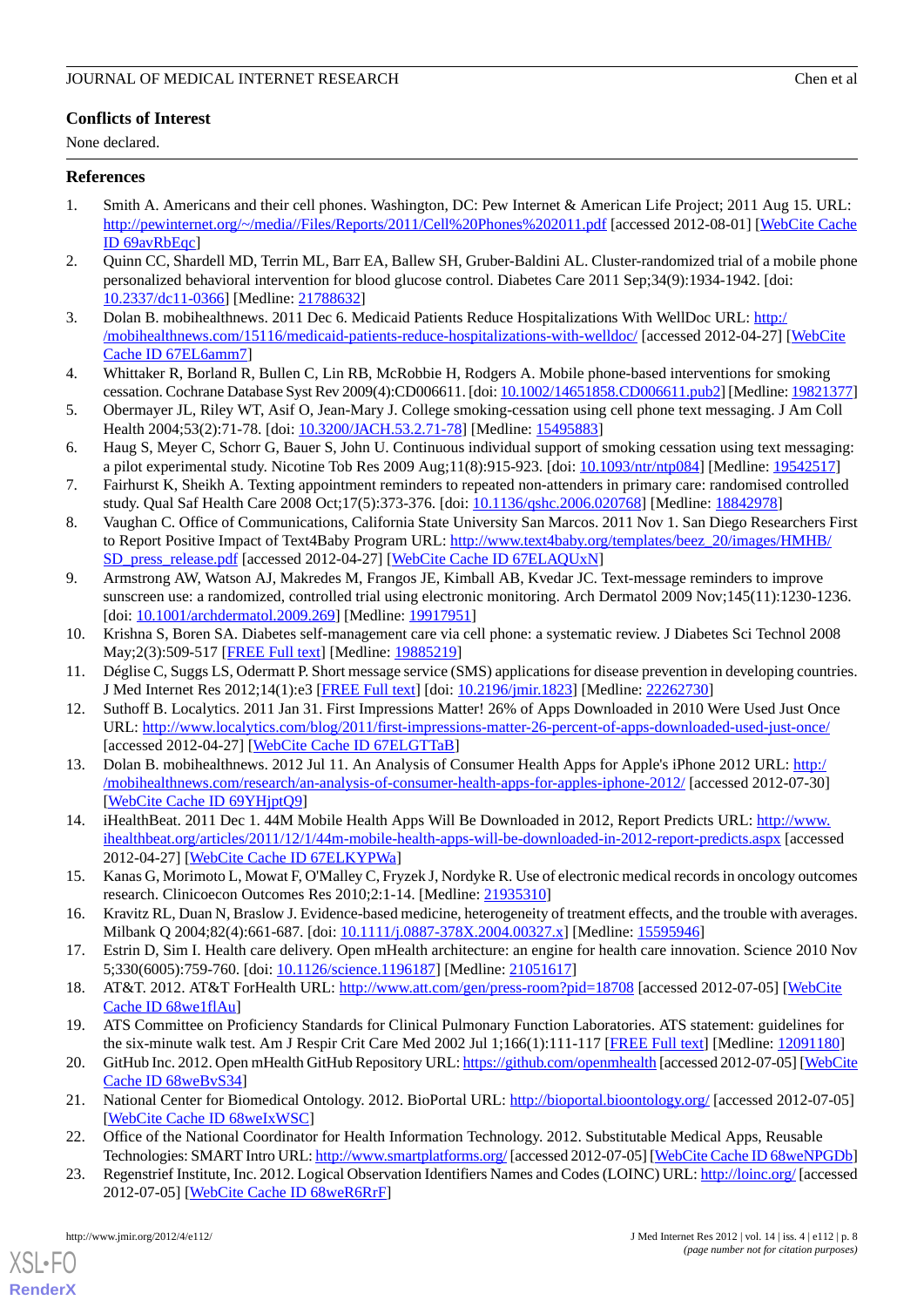- <span id="page-8-0"></span>24. US Department of Veterans Affairs. 2012 Mar 28. Mobile App: PTSD Coach URL: [http://www.ptsd.va.gov/public/pages/](http://www.ptsd.va.gov/public/pages/PTSDCoach.asp) [PTSDCoach.asp](http://www.ptsd.va.gov/public/pages/PTSDCoach.asp) [accessed 2012-04-27] [[WebCite Cache ID 67ELQQNA0](http://www.webcitation.org/

                                    67ELQQNA0)]
- <span id="page-8-1"></span>25. Hoge CW, Castro CA, Messer SC, McGurk D, Cotting DI, Koffman RL. Combat duty in Iraq and Afghanistan, mental health problems, and barriers to care. N Engl J Med 2004 Jul 1;351(1):13-22 [\[FREE Full text\]](http://dx.doi.org/10.1056/NEJMoa040603) [doi: [10.1056/NEJMoa040603\]](http://dx.doi.org/10.1056/NEJMoa040603) [Medline: [15229303](http://www.ncbi.nlm.nih.gov/entrez/query.fcgi?cmd=Retrieve&db=PubMed&list_uids=15229303&dopt=Abstract)]
- <span id="page-8-2"></span>26. Smith A. Smartphones as an internet appliance. Washington, DC: Pew Internet & American Life Project; 2011 Jul 11. URL: <http://pewinternet.org/Reports/2011/Smartphones/Section-2/Smartphones-as-an-internet-appliance.aspx> [accessed 2012-04-27] [\[WebCite Cache ID 67ELVGVGK](http://www.webcitation.org/

                                    67ELVGVGK)]
- <span id="page-8-4"></span><span id="page-8-3"></span>27. Mandl KD, Kohane IS. No small change for the health information economy. N Engl J Med 2009 Mar 26;360(13):1278-1281 [[FREE Full text](http://dx.doi.org/10.1056/NEJMp0900411)] [doi: [10.1056/NEJMp0900411\]](http://dx.doi.org/10.1056/NEJMp0900411) [Medline: [19321867\]](http://www.ncbi.nlm.nih.gov/entrez/query.fcgi?cmd=Retrieve&db=PubMed&list_uids=19321867&dopt=Abstract)
- <span id="page-8-5"></span>28. US National Institutes of Health. Patient Reported Outcomes Measurement Information System (PROMIS) URL: [http:/](http://www.nihpromis.org/?AspxAutoDetectCookieSupport=1) [/www.nihpromis.org/?AspxAutoDetectCookieSupport=1](http://www.nihpromis.org/?AspxAutoDetectCookieSupport=1) [accessed 2012-07-05] [[WebCite Cache ID 68weV13SY](http://www.webcitation.org/

                                    68weV13SY)]
- <span id="page-8-6"></span>29. US Department of Health and Human Services. Community Health Data Initiative URL: [http://www.hhs.gov/open/plan/](http://www.hhs.gov/open/plan/opengovernmentplan/initiatives/initiative.html) [opengovernmentplan/initiatives/initiative.html](http://www.hhs.gov/open/plan/opengovernmentplan/initiatives/initiative.html) [accessed 2012-04-27] [\[WebCite Cache ID 67ELZwfNF\]](http://www.webcitation.org/

                                    67ELZwfNF)
- 30. Gabler NB, Duan N, Vohra S, Kravitz RL. N-of-1 trials in the medical literature: a systematic review. Med Care 2011 Aug;49(8):761-768. [doi: [10.1097/MLR.0b013e318215d90d\]](http://dx.doi.org/10.1097/MLR.0b013e318215d90d) [Medline: [21478771](http://www.ncbi.nlm.nih.gov/entrez/query.fcgi?cmd=Retrieve&db=PubMed&list_uids=21478771&dopt=Abstract)]
- <span id="page-8-7"></span>31. Nikles CJ, Yelland M, Glasziou PP, Del Mar C. Do individualized medication effectiveness tests (n-of-1 trials) change clinical decisions about which drugs to use for osteoarthritis and chronic pain? Am J Ther 2005;12(1):92-97. [Medline: [15662296](http://www.ncbi.nlm.nih.gov/entrez/query.fcgi?cmd=Retrieve&db=PubMed&list_uids=15662296&dopt=Abstract)]
- <span id="page-8-8"></span>32. Scuffham PA, Nikles J, Mitchell GK, Yelland MJ, Vine N, Poulos CJ, et al. Using N-of-1 trials to improve patient management and save costs. J Gen Intern Med 2010 Sep;25(9):906-913. [doi: [10.1007/s11606-010-1352-7](http://dx.doi.org/10.1007/s11606-010-1352-7)] [Medline: [20386995](http://www.ncbi.nlm.nih.gov/entrez/query.fcgi?cmd=Retrieve&db=PubMed&list_uids=20386995&dopt=Abstract)]
- <span id="page-8-9"></span>33. Scuffham PA, Yelland MJ, Nikles J, Pietrzak E, Wilkinson D. Are N-of-1 trials an economically viable option to improve access to selected high cost medications? The Australian experience. Value Health 2008;11(1):97-109. [doi: [10.1111/j.1524-4733.2007.00218.x\]](http://dx.doi.org/10.1111/j.1524-4733.2007.00218.x) [Medline: [18237364\]](http://www.ncbi.nlm.nih.gov/entrez/query.fcgi?cmd=Retrieve&db=PubMed&list_uids=18237364&dopt=Abstract)
- <span id="page-8-10"></span>34. Kravitz RL, Duan N, Niedzinski EJ, Hay MC, Subramanian SK, Weisner TS. What ever happened to N-of-1 trials? Insiders' perspectives and a look to the future. Milbank Q 2008 Dec;86(4):533-555. [doi: [10.1111/j.1468-0009.2008.00533.x](http://dx.doi.org/10.1111/j.1468-0009.2008.00533.x)] [Medline: [19120979](http://www.ncbi.nlm.nih.gov/entrez/query.fcgi?cmd=Retrieve&db=PubMed&list_uids=19120979&dopt=Abstract)]
- 35. Kravitz RL, Paterniti DA, Hay MC, Subramanian S, Dean DE, Weisner T, et al. Marketing therapeutic precision: Potential facilitators and barriers to adoption of n-of-1 trials. Contemp Clin Trials 2009 Sep;30(5):436-445. [doi: [10.1016/j.cct.2009.04.001](http://dx.doi.org/10.1016/j.cct.2009.04.001)] [Medline: [19375521](http://www.ncbi.nlm.nih.gov/entrez/query.fcgi?cmd=Retrieve&db=PubMed&list_uids=19375521&dopt=Abstract)]

### **Abbreviations**

**API:** application programming interface **DPU:** data processing unit **DVU:** data visualization unit **HIPAA:** Health Insurance Portability and Accountability Act **LOINC:** Logical Observation Identifiers Names and Codes PROMIS: Patient Reported Outcomes Measurement Information System **PTSD:** posttraumatic stress disorder **SMART:** Substitutable Medical Apps, Reusable Technologies

*Edited by G Eysenbach; submitted 01.05.12; peer-reviewed by B Macleod; comments to author 25.06.12; revised version received 05.07.12; accepted 06.07.12; published 09.08.12*

*Please cite as: Chen C, Haddad D, Selsky J, Hoffman JE, Kravitz RL, Estrin DE, Sim I Making Sense of Mobile Health Data: An Open Architecture to Improve Individual- and Population-Level Health J Med Internet Res 2012;14(4):e112 URL: <http://www.jmir.org/2012/4/e112/> doi: [10.2196/jmir.2152](http://dx.doi.org/10.2196/jmir.2152) PMID: [22875563](http://www.ncbi.nlm.nih.gov/entrez/query.fcgi?cmd=Retrieve&db=PubMed&list_uids=22875563&dopt=Abstract)*

©Connie Chen, David Haddad, Joshua Selsky, Julia E Hoffman, Richard L Kravitz, Deborah E Estrin, Ida Sim. Originally published in the Journal of Medical Internet Research (http://www.jmir.org), 09.08.2012. This is an open-access article distributed under the terms of the Creative Commons Attribution License (http://creativecommons.org/licenses/by/2.0/), which permits